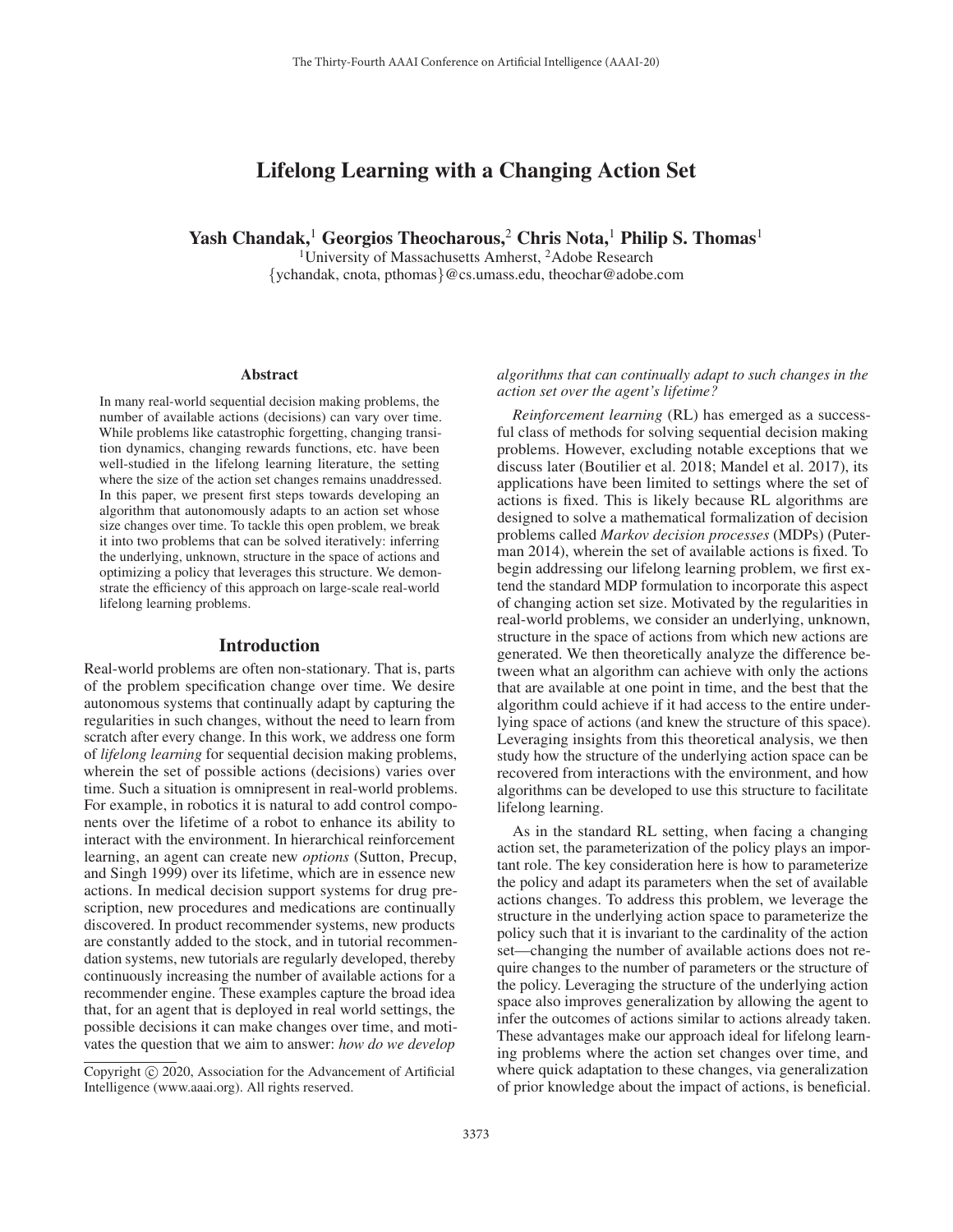# Related Works

Lifelong learning is a well studied problem (Thrun 1998; Ruvolo and Eaton 2013; Silver, Yang, and Li 2013; Chen and Liu 2016). Predominantly, prior methods aim to address catastrophic forgetting problems in order to leverage prior knowledge for new tasks (French 1999; Kirkpatrick et al. 2017; Lopez-Paz and others 2017; Zenke, Poole, and Ganguli 2017). Several meta-reinforcement-learning methods aim at addressing the problem of transfer learning, few-shot shot adaption to new tasks after training on a distribution of similar tasks, and automated hyper-parameter tuning (Xu, van Hasselt, and Silver 2018; Gupta et al. 2018; Wang et al. 2017; Duan et al. 2016; Finn, Abbeel, and Levine 2017). Alternatively, many lifelong RL methods consider learning online in the presence of *continuously* changing transition dynamics or reward functions (Neu 2013; Gajane, Ortner, and Auer 2018). In our work, we look at a complementary aspect of the lifelong learning problem, wherein the size of the action set available to the agent change over its lifetime.

Our work also draws inspiration from recent works which leverage action embeddings (Dulac-Arnold et al. 2015; He et al. 2015; Bajpai, Garg, and others 2018; Chandak et al. 2019; Tennenholtz and Mannor 2019). Building upon their ideas, we present a new objective for learning structure in the action space, and show that the performance of the policy resulting from using this inferred structure has bounded sub-optimality. Moreover, in contrast to their setup where the size of the action set is fixed, we consider the case of lifelong MDP, where the number of actions changes over time.

Mandel et al. (2017) and Boutilier et al. (2018) present the work most similar to ours. Mandel et al. (2017) consider the setting where humans can provide new actions to an RL system. The goal in their setup is to minimize human effort by querying for new actions only at states where new actions are most likely to boost performance. In comparison, our setup considers the case where the new actions become available through some external, unknown, process and the goal is to build learning algorithms that can efficiently adapt to such changes in the action set. Boutilier et al. (2018) laid the foundation for the stochastic action set MDP (SAS-MDP) setting where there is a fixed, finite, number of (base) actions and the available set of actions is a stochastically chosen subset of this base set. While SAS-MDPs can also be considered to have a 'changing action set', unlike their work there is no fixed maximum number for the available actions in our framework. Further, in their setup, there is a *possibility* that within a single long episode an agent can observe *all* possible actions it will ever encounter. In our set-up, this is never possible. As shown by Boutilier et al. (2018), SAS-MDPs can also be reduced to standard MDPs by extending the state space to include the set of available action. This cannot be done in our lifelong-MDP setup, as that would imply that the state-space is changing across episodes or the MDP is nonstationary. The works by Gabel and Riedmiller (2008) and Ferreira et al. (2017) also consider subsets of the base actions for DEC-MDPs and answer-set programming, respectively, but all the mentioned differences from the work by Boutilier et al. (2018) are also applicable here.



Figure 1: Illustration of a *lifelong MDP* where  $\mathcal{M}_0$  is the base MDP. For every change k,  $\mathcal{M}_K$  builds upon  $\mathcal{M}_{k-1}$  by including the newly available set of actions  $A_k$ . The internal structure in the space of actions is hidden and only a set of discrete actions is observed.

These differences let the proposed work better capture the challenges of lifelong learning, where the cardinality of the action set itself varies over time and an agent has to deal with actions that it has never dealt with before.

### Lifelong Markov Decision Process

MDPs, the standard formalization of decision making problems, are not flexible enough to encompass lifelong learning problems wherein the action set size changes over time. In this section we extend the standard MDP framework to model this setting.

In real-world problems where the set of possible actions changes, there is often underlying structure in the set of all possible actions (those that are available, and those that may become available). For example, tutorial videos can be described by feature vectors that encode their topic, difficulty, length, and other attributes; in robot control tasks, primitive locomotion actions like left, right, up, and down could be encoded by their change to the Cartesian coordinates of the robot, etc. Critically, we will not assume that the agent knows this structure, merely that it exists. If actions are viewed from this perspective, then the set of all possible actions (those that are available at one point in time, and those that might become available at any time in the future) can be viewed as a vector-space,  $\mathcal{E} \subset \mathbb{R}^d$ .

To formalize the lifelong MDP, we first introduce the necessary variables that govern when and how new actions are added. We denote the episode number using  $\tau$ . Let  $I_{\tau} \in \{0, 1\}$  be a random variable that indicates whether a new set of actions are added or not at the start of episode  $\tau$ , and let frequency  $\mathcal{F}: \mathbb{N} \to [0, 1]$  be the associated probability distribution over episode count, such that  $Pr(I_\tau = 1) = \mathcal{F}(\tau)$ . Let  $U_{\tau} \in 2^{\mathcal{E}}$  be the random variable corresponding to the set of actions that is added before the start of episode  $\tau$ . When  $I_{\tau} = 1$ , we assume that  $U_{\tau} \neq \emptyset$ , and when  $I_{\tau} = 0$ , we assume that  $U_{\tau} = \emptyset$ . Let  $\mathcal{D}_{\tau}$  be the distribution of  $U_{\tau}$  when  $I_{\tau} = 1$ , i.e.,  $U_{\tau} \sim \mathcal{D}_{\tau}$  if  $I_{\tau} = 1$ . We use  $\mathcal{D}$  to denote the set  $\{\mathcal{D}_{\tau}\}\)$  consisting of these distributions. Such a formulation using  $I_{\tau}$  and  $\mathcal{D}_{\tau}$  provides a fine control of when and how new actions can be incorporated. This allows modeling a large class of problems where both the distribution over the type of incorporated actions as well intervals between successive changes might be irregular. Often we will not require the exact episode number  $\tau$  but instead require k, which denotes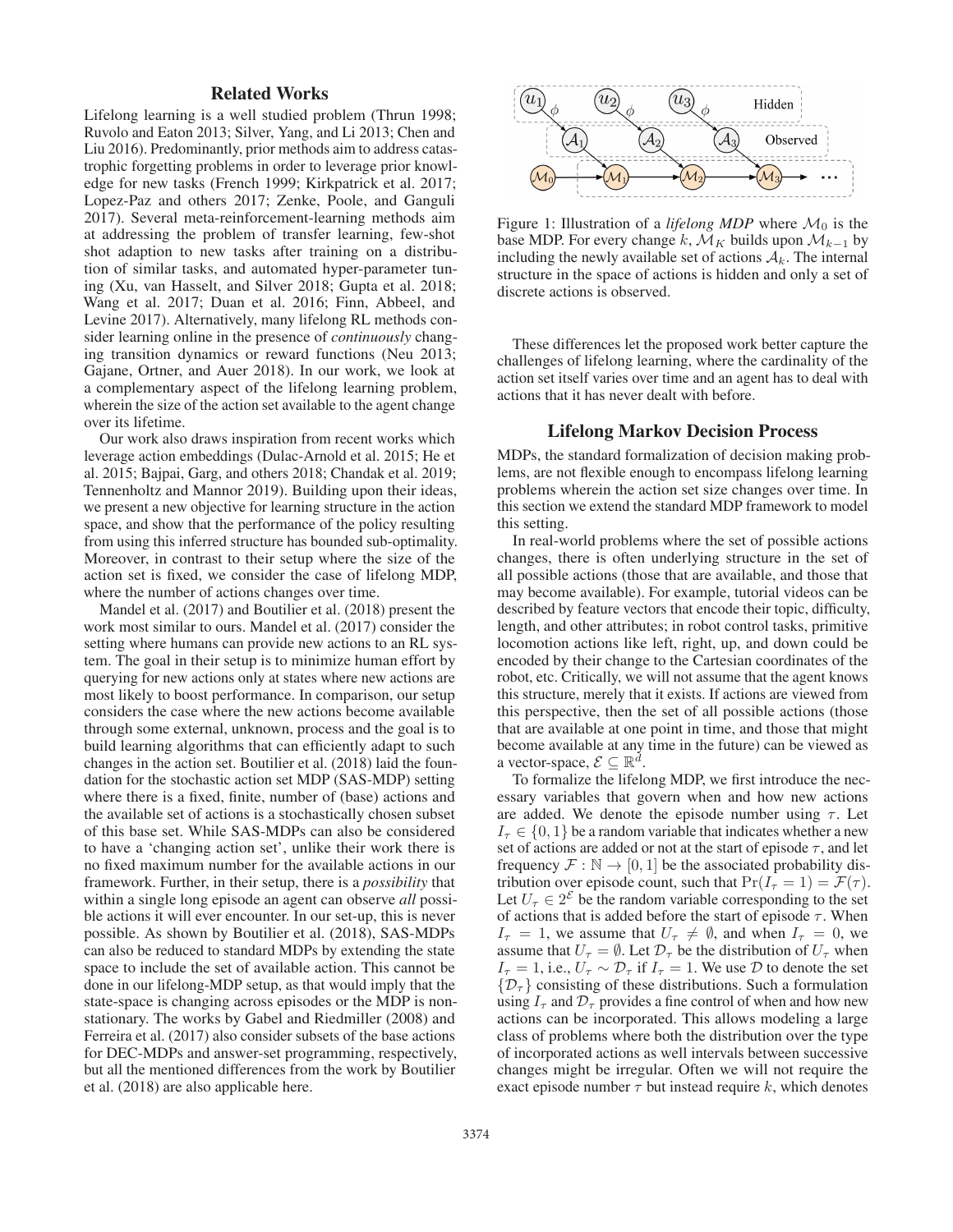the number of times the action set is changed.

Since we do not assume that the agent knows the structure associated with the action, we instead provide actions to the agent as a set of discrete entities,  $A_k$ . To this end, we define  $\phi$  to be a map relating the underlying structure of the new actions to the observed set of discrete actions  $A_k$  for all k, i.e., if the set of actions added is  $u_k$ , then  $A_k = {\phi(e_i)|e_i \in \mathbb{R}^d}$  $u_k$ . Naturally, for most problems of interest, neither the underlying structure  $\mathcal{E}$ , nor the set of distributions  $\mathcal{D}$ , nor the frequency of updates  $\mathcal F$ , nor the relation  $\phi$  is known—the agent only has access to the observed set of discrete actions.

We now define the *lifelong Markov decision process* (L-MDP) as  $\mathcal{L} = (\mathcal{M}_0, \mathcal{E}, \mathcal{D}, \mathcal{F})$ , which extends a *base* MDP  $\mathcal{M}_0 = (\mathcal{S}, \mathcal{A}, \mathcal{P}, \mathcal{R}, \gamma, d_0)$ . S is the set of all possible states that the agent can be in, called the state set.  $A$  is the discrete set of actions available to the agent, and for  $\mathcal{M}_0$  we define this set to be empty, i.e.,  $A = \emptyset$ . When the set of available actions changes and the agent observes a new set of discrete actions,  $A_k$ , then  $\mathcal{M}_{k-1}$  transitions to  $\mathcal{M}_k$ , such that A in  $\mathcal{M}_k$  is the set union of A in  $\mathcal{M}_{k-1}$  and  $\mathcal{A}_k$ . Apart from the available actions, other aspects of the L-MDP remain the same throughout. An illustration of the framework is provided in Figure 1. We use  $S_t \in \mathcal{S}, A_t \in \mathcal{A}$ , and  $R_t \in \mathbb{R}$ as random variables for denoting the state, action and reward at time  $t \in \{0, 1, \dots\}$  within each episode. The first state,  $S_0$ , comes from an initial distribution,  $d_0$ , and the reward function  $R$  is defined to be only dependent on the state such that  $\mathcal{R}(s) = \mathbf{E}[R_t|S_t = s]$  for all  $s \in \mathcal{S}$ . We assume that  $R_t \in [-R_{\text{max}}, R_{\text{max}}]$  for some finite  $R_{\text{max}}$ . The reward discounting parameter is given by  $\gamma \in [0, 1)$ . P is the state transition function, such that for all  $s, a, s', t$ , the function  $P(s, a, s')$  denotes the transition probability  $P(s'|s, e)$ ,<br>where  $a = \phi(e)^{-1}$ where  $a = \phi(e)$ .<sup>1</sup><br>In the most ger

In the most general case, new actions could be completely arbitrary and have no relation to the ones seen before. In such cases, there is very little hope of lifelong learning by leveraging past experience. To make the problem more feasible, we resort to a notion of *smoothness* between actions. Formally, we assume that transition probabilities in an L-MDP are  $\rho$ -Lipschitz in the structure of actions, i.e.,  $\exists \rho > 0$  s.t.,

$$
\forall s, s', e_i, e_j \ \ \|P(s'|s, e_i) - P(s'|s, e_j)\|_1 \leq \rho \|e_i - e_j\|_1.
$$

For any given MDP  $\mathcal{M}_k$  in  $\mathcal{L}$ , an agent's goal is to find a policy,  $\pi_k$ , that maximizes the expected sum of discounted future rewards. For any policy  $\pi_k$ , the corresponding state value function is  $v^{\pi_k}(s) = \mathbf{E}[\sum_{t=0}^{\infty} \gamma^t R_t | s, \pi_k].$ 

### Blessing of Changing Action Sets

Finding an optimal policy when the set of possible actions is large is difficult due to the curse of dimensionality. In the L-MDP setting this problem might appear to be exacerbated, as an agent must additionally adapt to the changing levels of possible performance as new actions become available. This raises the natural question: *as new actions become available,* *how much does the performance of an optimal policy change?* If it fluctuates significantly, can a lifelong learning agent succeed by continuously adapting its policy, or is it better to learn from scratch with every change to the action set?

To answer this question, consider an optimal policy,  $\pi_k^*$ , for MDP  $\mathcal{M}_k$ , i.e., an optimal policy when considering only policies that use actions that are available during the  $k^{\text{th}}$ episode. We now quantify how sub-optimal  $\pi_k^*$  is relative to the performance of a hypothetical policy,  $\mu^*$ , that acts optimally given access to all possible actions.

**Theorem 1.** In an L-MDP, let  $\epsilon_k$  denote the maximum dis*tance in the underlying structure of the closest pair of available actions, i.e.,*  $\epsilon_k := \sup_{a_i \in \mathcal{A}}$ *inf*  $a_j \in \mathcal{A}$  $||e_i - e_j||_1$ , then

$$
v^{\mu^*}(s_0) - v^{\pi^*_{k}}(s_0) \leq \frac{\gamma \rho \epsilon_k}{(1 - \gamma)^2} R_{\text{max}}.
$$

 $\Box$ 

 $\Box$ 

*Proof.* See Appendix B.

With a bound on the maximum possible sub-optimality, Theorem 1 presents an important connection between achievable performances, the nature of underlying structure in the action space, and a property of available actions in any given  $\mathcal{M}_k$ . Using this, we can make the following conclusion.

**Corollary 1.** Let  $\mathcal{Y} \subseteq \mathcal{E}$  be the smallest closed set such that,  $P(U_k \subseteq 2^{\mathcal{Y}})=1$ *. We refer to*  $\mathcal Y$  *as the element-wise-support of*  $U_k$ *. If*  $\forall k$ *, the element-wise-support of*  $U_k$  *in an L-MDP is*  $\mathcal{E}$ *, then as*  $k \to \infty$  *the sub-optimality vanishes. That is,* 

$$
\lim_{k \to \infty} v^{\mu^*}(s_0) - v^{\pi^*_{k}}(s_0) \to 0.
$$

*Proof.* See Appendix B.

Through Corollary 1, we can now establish that the change in optimal performance will eventually converge to zero as new actions are repeatedly added. An intuitive way to observe this result would be to notice that every new action that becomes available indirectly provides more information about the underlying, unknown, structure of  $\mathcal{E}$ . However, in the limit, as the size of the available action set increases, the information provided by each each new action vanishes and thus performance saturates.

Certainly, in practice, we can never have  $k \to \infty$ , but this result is still advantageous. Even when the underlying structure  $\mathcal{E}$ , the set of distributions  $\mathcal{D}$ , the change frequency F, and the mapping relation  $\phi$  are all *unknown*, it establishes the fact that the difference between the best performances in *successive changes* will remain bounded and will not fluctuate arbitrarily. This opens up new possibilities for developing algorithms that do not need to start from scratch after new actions are added, but rather can build upon their past experiences using updates to their existing policies that efficiently leverage estimates of the structure of  $\mathcal E$  to adapt to new actions.

## Learning with Changing Action Sets

Theorem 1 characterizes what *can be* achieved in principle, however, it does not specify *how* to achieve it—how to find  $\pi_k^*$  efficiently. Using any parameterized policy,  $\pi$ , which acts

<sup>&</sup>lt;sup>1</sup> For notational ease, (a) we overload symbol  $P$  for representing both probability mass and density; (b) we assume that the state set is finite, however, our primary results extend to MDPs with continuous states.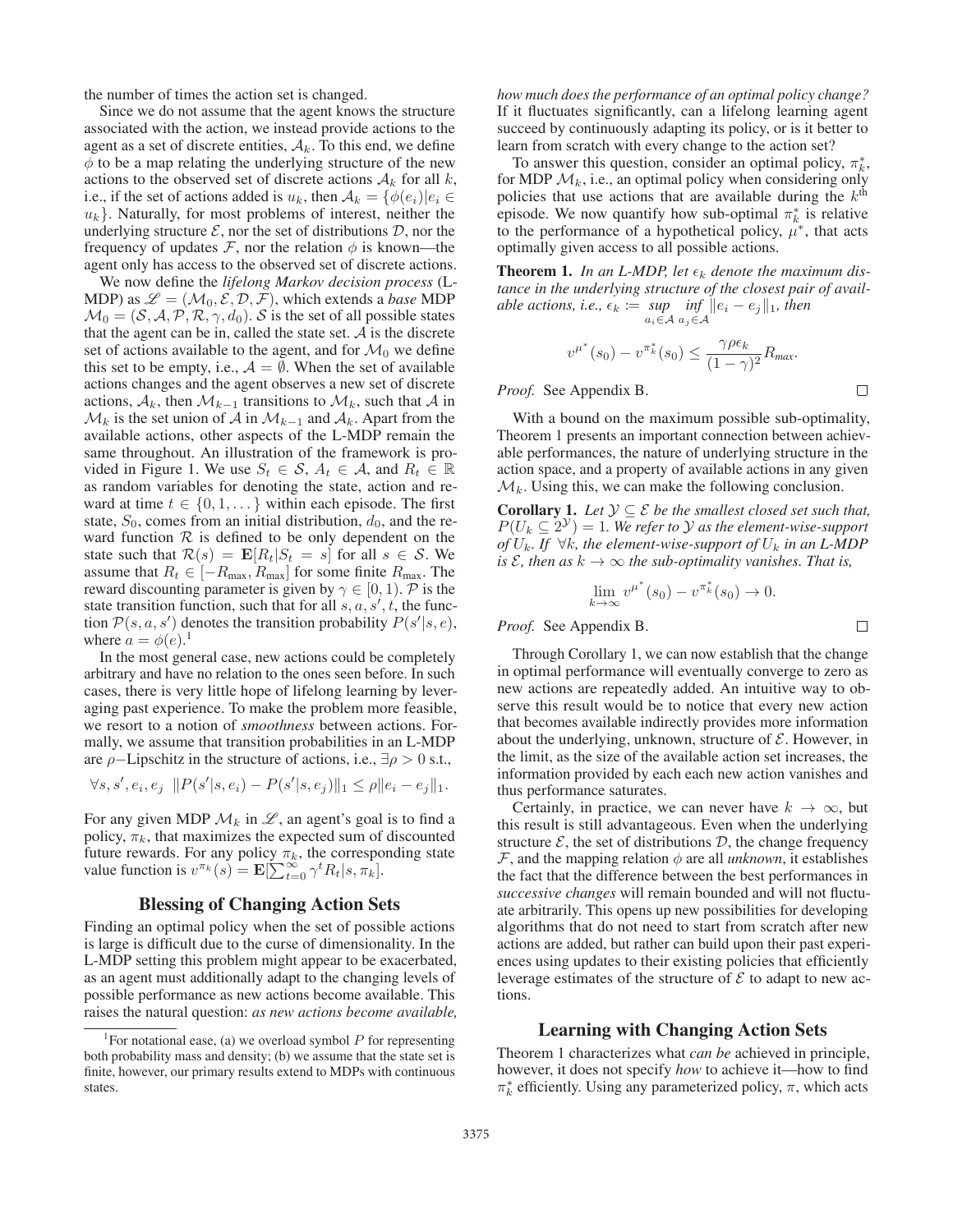directly in the space of observed actions, suffers from one key practical drawback in the L-MDP setting. That is, the parameterization is deeply coupled with the number of actions that are available. That is, not only is the meaning of each parameter coupled with the number of actions, but often the number of parameters that the policy has is dependent on the number of possible actions. This makes it unclear how the policy should be adapted when additional actions become available. A trivial solution would be to ignore the newly available actions and continue only using the previously available actions. However, this is clearly myopic, and will prevent the agent from achieving the better long term returns that might be possible using the new actions.

To address this parameterization-problem, instead of having the policy,  $\pi$ , act directly in the observed action space, A, we propose an approach wherein the agent reasons about the underlying structure of the problem in a way that makes its policy parameterization invariant to the number of actions that are available. To do so, we split the policy parameterization into two components. The first component corresponds to the state conditional policy responsible for making the decisions,  $\beta : \mathcal{S} \times \hat{\mathcal{E}} \to [0, 1]$ , where  $\hat{\mathcal{E}} \in \mathbb{R}^d$ . The second component corresponds to  $\hat{\phi}$  :  $\hat{\mathcal{E}} \times \mathcal{A} \rightarrow [0, 1]$ , an estimator of the relation  $\phi$ , which is used to map the output of  $\beta$  to an action in the set of available actions. That is, an  $E_t \in \mathcal{E}$  is sampled from  $\beta(S_t, \cdot)$  and then  $\hat{\phi}(E_t)$  is used to obtain the action  $A_t$ . Together,  $\beta$  and  $\hat{\phi}$  form a complete policy, and  $\hat{\mathcal{E}}$ corresponds to the inferred structure in action space.

One of the prime benefits of estimating  $\phi$  with  $\ddot{\phi}$  is that it makes the parameterization of  $\beta$  invariant to the cardinality of the action set—changing the number of available actions does not require changing the number of parameters of  $\beta$ . Instead, only the parameterization of  $\phi$ , the estimator of the underlying structure in action space, must be modified when new actions become available. We show next that the update to the parameters of  $\phi$  can be performed using *supervised learning* methods that are independent of the reward signal and thus typically more efficient than RL methods.

While our proposed parameterization of the policy using both  $\beta$  and  $\hat{\phi}$  has the advantages described above, the performance of  $\beta$  is now constrained by the quality of  $\hat{\phi}$ , as in the end  $\ddot{\phi}$  is responsible for selecting an action from A. Ideally we want  $\phi$  to be such that it lets  $\beta$  be both: (a) invariant to the cardinality of the action set for practical reasons and (b) as expressive as a policy,  $\pi$ , explicitly parameterized for the currently available actions. Similar trade-offs have been considered in the context of learning optimal state-embeddings for representing sub-goals in hierarchical RL (Nachum et al. 2018). For our lifelong learning setting, we build upon their method to efficiently estimate  $\phi$  in a way that provides bounded sub-optimality. Specifically, we make use of an additional *inverse dynamics* function,  $\varphi$ , that takes as input two states,  $s$  and  $s'$ , and produces as output a prediction of which  $e \in \mathcal{E}$  caused the transition from s to s'. Since the agent does not know  $\phi$ , when it observes a transition from s to s' via action a, it does *not* know which e caused this transition. So, we cannot train  $\varphi$  to make good predictions using the actual

action, e, that caused the transition. Instead, we use  $\hat{\phi}$  to transform the prediction of  $\varphi$  from  $e \in \mathcal{E}$  to  $a \in \mathcal{A}$ , and train both  $\varphi$  and  $\phi$  so that this process accurately predicts which action,  $a$ , caused the transition from  $s$  to  $s'$ . Moreover, rather than viewing  $\varphi$  as a deterministic function mapping states s and  $s'$  to predictions  $e$ , we define  $\varphi$  to be a *distribution* over  $\mathcal E$  given two states, s and s'.

For any given  $\mathcal{M}_k$  in L-MDP  $\mathcal{L}$ , let  $\beta_k$  and  $\phi_k$  denote the two components of the overall policy and let  $\pi_k^{**}$  denote the best overall policy that can be represented using some fixed  $\hat{\phi}_k$ . The following theorem bounds the sub-optimality of  $\pi_k^{**}$ .

**Theorem 2.** *For an L-MDP*  $M_k$ *, If there exists a*  $\varphi$  : *S*  $\times$  $S \times \hat{\mathcal{E}} \rightarrow [0, 1]$  and  $\hat{\phi}_k : \hat{\mathcal{E}} \times \mathcal{A} \rightarrow [0, 1]$  such that

$$
\sup_{s \in \mathcal{S}, a \in \mathcal{A}} KL\Big(P(S_{t+1}|S_t = s, A_t = a)\|\n\n P(S_{t+1}|S_t = s, A_t = \hat{A})\Big) \le \delta_k^2/2,\n\tag{1}
$$

*where*  $\hat{A} \sim \hat{\phi}_k(\cdot|\hat{E})$  *and*  $\hat{E} \sim \varphi(\cdot|S_t, S_{t+1})$ *, then* 

$$
v^{\mu^*}(s_0) - v^{\pi_k^{**}}(s_0) \le \frac{\gamma (\rho \epsilon_k + \delta_k)}{(1 - \gamma)^2} R_{\text{max}}.
$$

*Proof.* See Appendix B.

By quantifying the impact  $\ddot{\phi}$  has on the sub-optimality of achievable performance, Theorem 2 provides the necessary constraints for estimating  $\phi$ . At a high level, Equation (1) ensures  $\hat{\phi}$  to be such that it can be used to generate an action corresponding to any s to s' transition. This allows  $\beta$  to leverage  $\ddot{\phi}$  and choose the required action that induces the state transition needed for maximizing performance. Thereby, following (1), sub-optimality would be minimized if  $\phi$  and  $\varphi$  are optimized to reduce the supremum of KL divergence over all s and a. In practice, however, the agent does not have access to all possible states, rather it has access to a limited set of samples collected from interactions with the environment. Therefore, instead of the supremum, we propose minimizing the average over all  $s$  and  $a$  from a set of observed transitions,

$$
\mathcal{L}(\hat{\phi}, \varphi) := \sum_{s \in \mathcal{S}} \sum_{a \in \mathcal{A}_k} P(s, a) KL\left(P(s'|s, a) \| P(s'|s, \hat{a})\right). (2)
$$

Equation (2) suggests that  $\mathcal{L}(\hat{\phi}, \varphi)$  would be minimized when  $\hat{a}$  equals  $a$ , but using (2) directly in the current form is inefficient as it requires computing KL over all probable  $s' \in \mathcal{S}$ for a given  $s$  and  $a$ . To make it practical, we make use of the following property.

**Property 1.** For some constant C,  $-\mathcal{L}(\hat{\phi}, \varphi)$  is lower *bounded by*

$$
\sum_{s \in \mathcal{S}} \sum_{a \in \mathcal{A}_k} \sum_{s' \in \mathcal{S}} P(s, a, s') \left( \mathbf{E} \left[ \log \hat{\phi}(\hat{a}|\hat{e}) \middle| \hat{e} \sim \varphi(\cdot|s, s') \right] - KL \left( \varphi(\hat{e}|s, s') \middle| P(\hat{e}|s, s') \right) \right) + C. \quad (3)
$$

*Proof.* See Appendix C.

 $\Box$ 

 $\Box$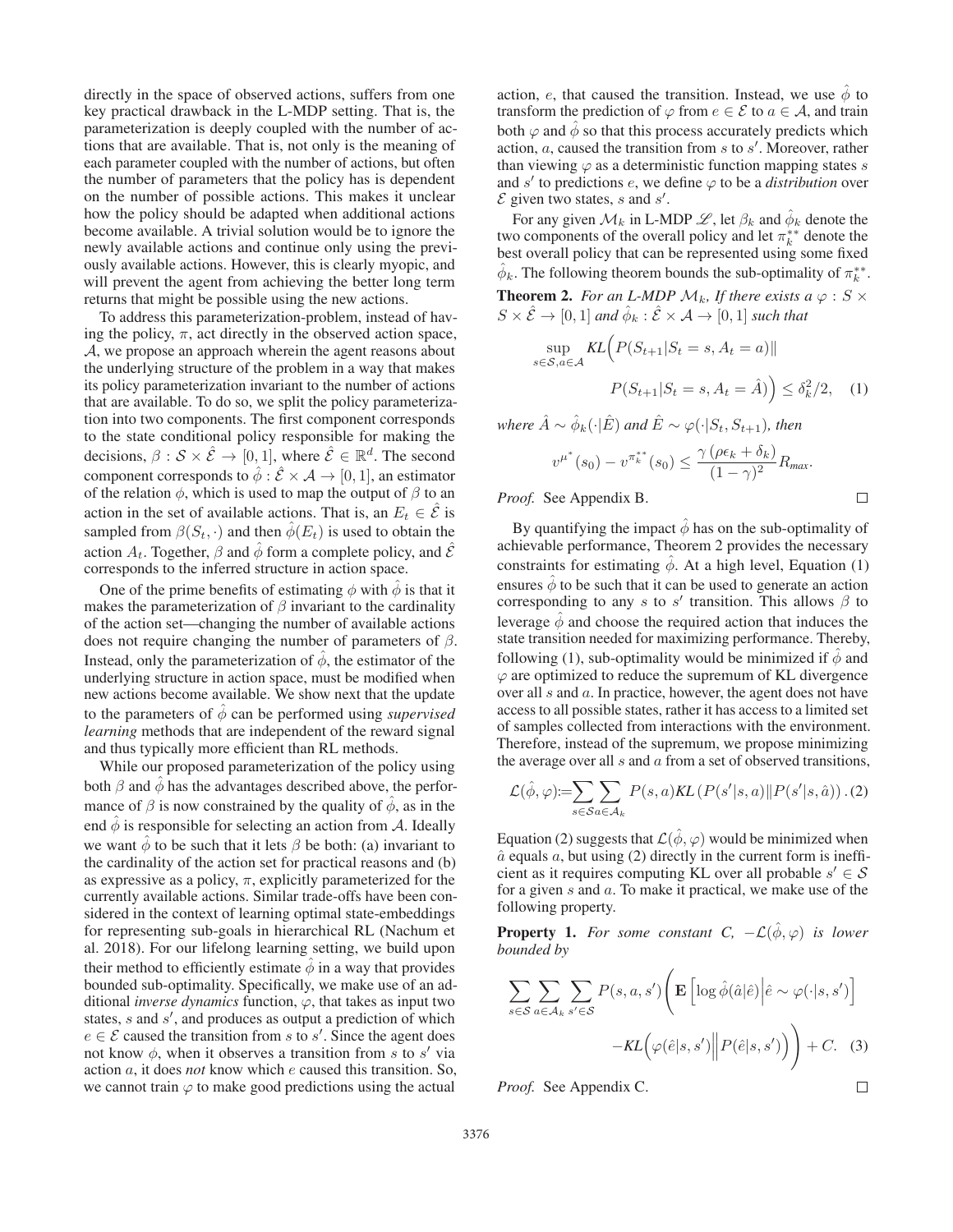

Figure 2: An illustration of a typical performance curve for a lifelong learning agent. The point  $(a)$  corresponds to the performance of the current policy in  $\mathcal{M}_k$ . The point (b) corresponds to the performance drop resulting as a consequence of adding new actions. We call the phase between (a) and (b) as the adaptation phase, which aims at minimizing this drop when adapting to new set of actions. The point  $(c)$  corresponds to the improved performance in  $\mathcal{M}_{k+1}$  by optimizing the policy to leverage the new set of available actions.  $\mu^*$ represents the best performance of the hypothetical policy which has access to the entire structure in the action space.

As minimizing  $\mathcal{L}(\phi, \varphi)$  is equivalent to maximizing  $-\mathcal{L}(\hat{\phi}, \varphi)$ , we consider maximizing the lower bound obtained from Property 1. In this form, it is now practical to optimize (3) just by using the observed  $(s, a, s')$  samples. As this form<br>is similar to the objective for variational auto-encoder inner is similar to the objective for variational auto-encoder, inner expectation can be efficiently optimized using the reparameterization trick (Kingma and Welling 2013).  $\tilde{P}(\hat{e}|s, s^{\prime})$  is the prior on  $\hat{e}$  and we treat it as a hyper-parameter that allows prior on  $\hat{e}$ , and we treat it as a hyper-parameter that allows the KL to be computed in closed form.

Importantly, note that this optimization procedure only requires individual transitions,  $s, a, s'$ , and is independent of the reward signal. Hence, at its core, it is a supervised learning procedure. This means that learning good parameters for  $\phi$ tends to require far fewer samples than optimizing  $\beta$  (which is an RL problem). This is beneficial for our approach because  $\phi$ , the component of the policy where new parameters need to be added when new actions become available, can be updated efficiently. As both  $\beta$  and  $\varphi$  are invariant to action cardinality, they do not require new parameters when new actions become available. Additional implementation level details are available in Appendix F.

#### Algorithm

When a new set of actions,  $A_{k+1}$ , becomes available, the agent should leverage the existing knowledge and quickly adapt to the new action set. Therefore, during every change in  $\mathcal{M}_k$ , the ongoing best components of the policy,  $\beta_{k-1}^*$ and  $\phi_{k-1}^*$ , in  $\mathcal{M}_{k-1}$  are carried over, i.e.,  $\beta_k := \beta_{k-1}^*$  and  $\hat{\phi}_k := \hat{\phi}_{k-1}^*$ . For lifelong learning, the following property illustrates a way to organize the learning procedure so as to illustrates a way to organize the learning procedure so as to minimize the sub-optimality in each  $\mathcal{M}_k$ , for all k.

Property 2. *(Lifelong Adaptation and Improvement) In an L-MDP, let*  $\Delta$  *denote the difference of performance between*  $v^{\mu^*}$ *and the best achievable using our policy parameterization, then the overall sub-optimality can be expressed as,*

$$
v^{\mu^*}(s_0) - v_{\mathcal{M}_1}^{\beta_1 \hat{\phi}_1}(s_0) = \sum_{k=1}^{\infty} \left( v_{\mathcal{M}_k}^{\beta_k \hat{\phi}_k^*}(s_0) - v_{\mathcal{M}_k}^{\beta_k \hat{\phi}_k}(s_0) \right)
$$
  
Adaptation  

$$
+ \sum_{k=1}^{\infty} \left( v_{\mathcal{M}_k}^{\beta_k^* \hat{\phi}_k^*}(s_0) - v_{\mathcal{M}_k}^{\beta_k \hat{\phi}_k^*}(s_0) \right) + \Delta,
$$
  
Policy *Improvement*

#### *where*  $\mathcal{M}_k$  *is used in the subscript to emphasize the respective MDP in*  $\mathcal{L}$ *. Proof: See Appendix D.*

Property 2 illustrates a way to understand the impact of  $\beta$  and  $\phi$  by splitting the learning process into an adaptation phase and a policy improvement phase. These two iterative phases are the crux of our algorithm for solving an L-MDP  $L$ . Based on this principle, we call our algorithm LAICA: *lifelong adaptation and improvement for changing actions*. Due to space constraints, we now briefly discuss the LAICA algorithm; a detailed description with pseudocode is presented in Appendix E.

Whenever new actions become available, adaptation is prone to cause a performance drop as the agent has no information about when to use the new actions, and so its initial uses of the new actions may be at inappropriate times. Following Property 1, we update  $\hat{\phi}$  so as to efficiently infer the underlying structure and minimize this drop. That is, for every  $\mathcal{M}_k$ ,  $\hat{\phi}_k$  is first adapted to  $\hat{\phi}_k^*$  in the adaptation phase by adding more parameters for the new set of actions and then optimizing (3). After that,  $\hat{\phi}_k^*$  is fixed and  $\beta_k$  is improved<br>terms of  $\hat{\phi}_k^*$  is the policy improvement phase by undeting the towards  $\beta_k^*$  in the policy improvement phase, by updating the parameters of  $\beta_k$  using the policy gradient theorem (Sutton et al. 2000). These two procedures are performed sequentially whenever  $\mathcal{M}_{k-1}$  transitions to  $\mathcal{M}_k$ , for all k, in an L-MDP  $\mathscr L$ . An illustration of the procedure is presented in Figure 2.

A step-by-step pseudo-code for the LAICA algorithm is available in Algorithm 1, Appendix E. The crux of the algorithm is based on the iterative adapt and improve procedure obtained from Property 2.

## Empirical Analysis

In this section, we aim to empirically compare the following methods,

- Baseline(1): The policy is re-initialised and the agent learns from scratch after every change.
- Baseline(2): New parameters corresponding to new actions are added/stacked to the existing policy (and previously learned parameters are carried forward as-is).
- LAICA(1): The proposed approach that leverages the structure in the action space. To act in continuous space of inferred structure, we use DPG (Silver et al. 2014) to optimize  $\beta$ .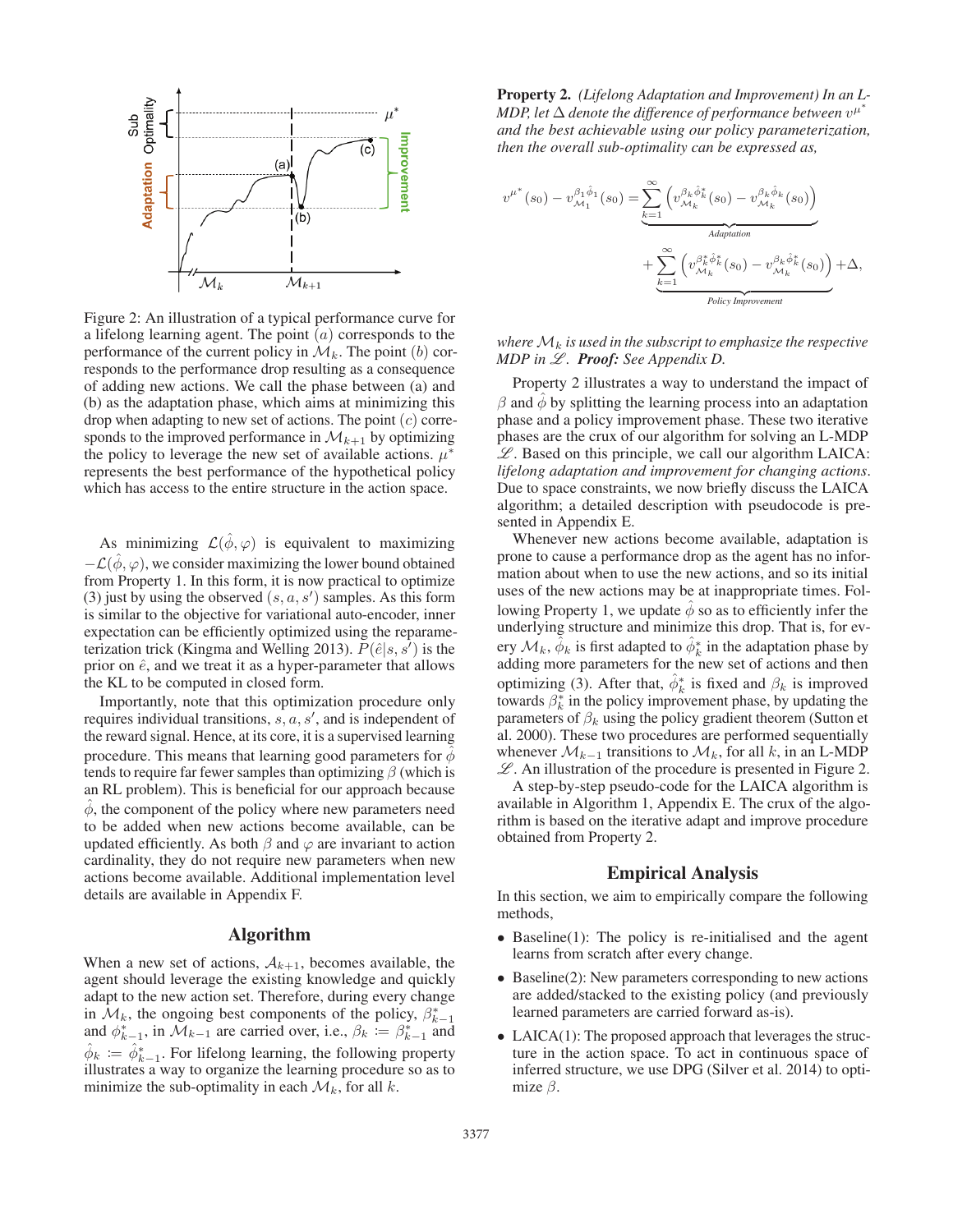

Figure 3: Lifelong learning experiments with a changing set of actions in the maze domain. The learning curves correspond to the running mean of the best performing setting for each of the algorithms. The shaded regions correspond to standard error obtained using 10 trials. Vertical dotted bars indicate when the set of actions was changed.

• LAICA(2): A variant of LAICA which uses an actor-critic (Sutton and Barto 2018) to optimize  $\beta$ .

To demonstrate the effectiveness of our proposed method(s) on lifelong learning problems, we consider a maze environment and two domains corresponding to real-world applications, all with a large set of changing actions. For each of these domains, the total number of actions were randomly split into five equal sets. Initially, the agent only had the actions available in the first set and after every change the next set of actions was made available additionally. In the following paragraphs we briefly outline the domains; full details are deferred to Appendix F.

Maze Domain. As a proof-of-concept, we constructed a continuous-state maze environment where the state is comprised of the coordinates of the agent's location and its objective is to reach a fixed goal state. The agent has a total of <sup>256</sup> actions corresponding to displacements in different directions of different magnitudes. This domain provides a simple yet challenging testbed that requires solving a long horizon task using a large, changing action set, in presence of a single goal reward.

Case Study: Real-World Recommender Systems. We consider the following two real-world applications of largescale recommender systems that require decision making over multiple time steps and where the number of possible decisions varies over the lifetime of the system.

- A web-based video-tutorial platform, that has a recommendation engine to suggest a series of tutorial videos. The aim is to meaningfully engage the users in a learning activity. In total, 1498 tutorials were considered for recommendation.
- A professional multi-media editing software, where sequences of tools inside the software need to be recommended. The aim is to increase user productivity and assist

users in quickly achieving their end goal. In total, 1843 tools were considered for recommendation.

For both of these applications, an existing log of user's click stream data was used to create an n-gram based MDP model for user behavior (Shani, Heckerman, and Brafman 2005). Sequences of user interaction were aggregated to obtain over 29 million clicks and 1.75 billion user clicks for the tutorial recommendation and the tool recommendation task, respectively. The MDP had continuous state-space, where each state consisted of the feature descriptors associated with each item (tutorial or tool) in the current n-gram.

#### Results.

The plots in Figures 3 and 4 present the evaluations on the domains considered. The advantage of LAICA over Baseline(1) can be attributed to its policy parameterization. The decision making component of the policy,  $\beta$ , being invariant to the action cardinality can be readily leveraged after every change without having to be re-initialized. This demonstrates that efficiently re-using past knowledge can improve data efficiency over the approach that learns from scratch every time.

Compared to Baseline(2), which also does not start from scratch and reuses existing policy, we notice that the variants of LAICA algorithm still perform favorably. As evident from the plots in Figures 3 and 4, while Baseline(2) does a good job of preserving the existing policy, it fails to efficiently capture the benefit of new actions. While the policy parameters in both LAICA and Baseline(2) are improved using policy gradients, the superior performance of LAICA can be attributed to the adaptation procedure incorporated in LAICA which aims at efficiently inferring the underlying structure in the space of actions. Overall LAICA(2) performs almost twice as well as both the baselines on all of the tasks considered. In the maze domain, even the best setting for Baseline(2) performed inconsistently. Due to the sparse reward nature of the task, which only had a big positive reward on reaching goal, even the best setting for Baseline(2) failed on certain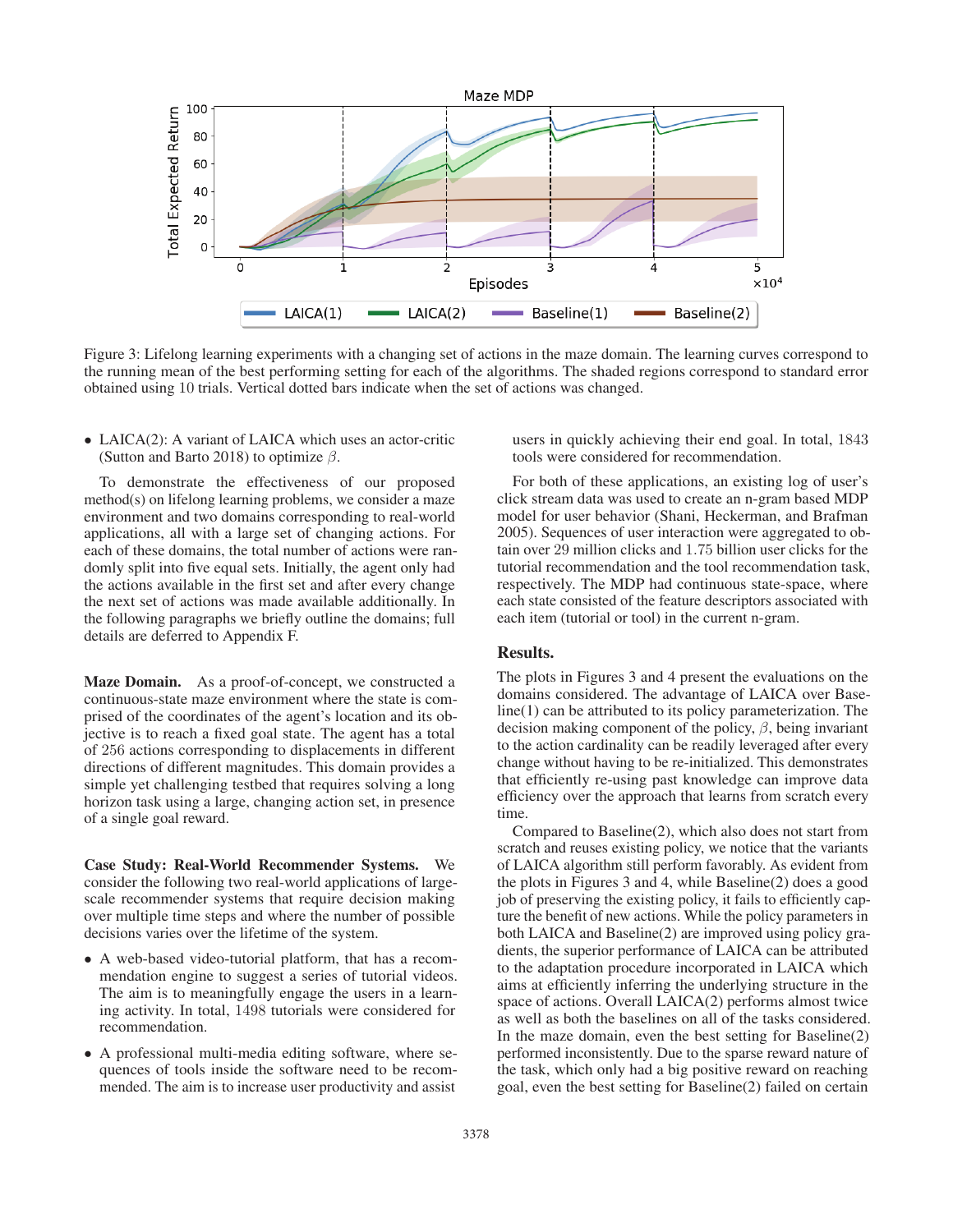

Figure 4: Lifelong learning experiments with a changing set of actions in the recommender system domains. The learning curves correspond to the running mean of the best performing setting for each of the algorithms. The shaded regions correspond to standard error obtained using 10 trials. Vertical dotted bars indicate when the set of actions was changed.

trials, resulting in high variance.

Note that even before the first addition of the new set of actions, the proposed method performs better than the baselines. This can be attributed to the fact that the proposed method efficiently leverages the underlying structure in the action set and thus learns faster. Similar observations have been made previously (Dulac-Arnold et al. 2015; He et al. 2015; Bajpai, Garg, and others 2018).

In terms of computational cost, the proposed method updates the inverse dynamics model and the underlying action structure only when there is a change in the action set (Algorithm 1). Therefore, compared to the baselines, no extra computational cost is required for training at *each* time-step. However, the added computational cost does impact the *overall* learning process and is proportional to the number of times new actions are introduced.

### Discussion and Conclusion

In this work we established first steps towards developing the lifelong MDP setup for dealing with action sets that change over time. Our proposed approach then leveraged the structure in the action space such that an existing policy can be efficiently adapted to the new set of available actions. Superior performances on both synthetic and large-scale realworld environments demonstrate the benefits of the proposed

LAICA algorithm.

To the best of our knowledge, this is the first work to take a step towards addressing the problem of lifelong learning with a changing action set. We hope that this brings more attention to such understudied problems in lifelong learning. There are several important challenges open for future investigation.

In many real-world applications, often due to external factors, some actions are removed over time as well. For example, if a medicine becomes outdated, if a product is banned, etc. While our applications were devoid of this aspect, the proposed algorithm makes use of a policy parameterization that is invariant to the cardinality of the action set, and thus can support both addition and removal. Our proposed policy decomposition method can still be useful for selecting an available action whose impact on the state transition is most similar to the removed action.

There can be several applications where new actions that are added over time have no relation to the previously observed actions. For example, completely new product categories, tutorial videos on new topics, etc. In such cases, it is unclear how to leverage past information efficiently. We do not expect our proposed method to work well in such settings.